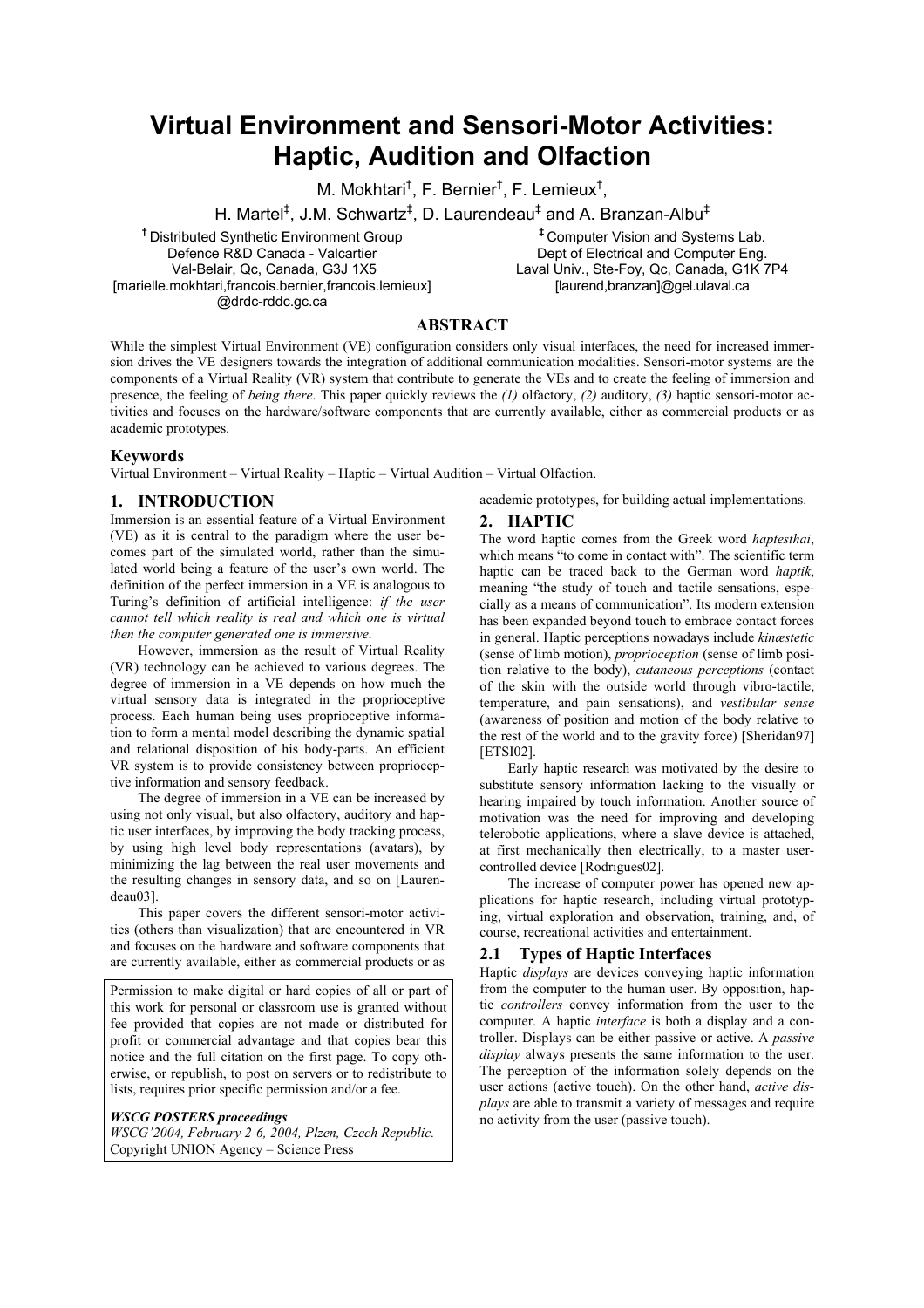Active haptic feedback can be achieved in two ways: by motion feedback, or by force feedback. Displays implementing motion feedback are usually devices with high inertia and are quite bulky, rigid, and heavy. They have mostly been developed in robotics. Contrarily to motion feedback devices, displays implementing force feedback are usually small, partially flexible, and light. Until now, they have been the most successful haptic devices on the market. Haptic devices implementing motion feedback respond to the force that the user is applying on them while force feedback devices respond to the motion the user imposes to them.

*Anholonomic* devices are purely passive devices. Instead of dictating the position of the display or applying a force against the user, anholonomic devices prevent motion in one or more directions and allow motion in at least one other direction [Colgate96]. *Tactile* devices were first developed for converting sensory information (noise, visual data, etc.) into haptic information. Pictorial devices reproduce spatial information directly on the user's skin (i.e.  $[Iwata01]$  and frequency-to-place devices encode spatial/temporal information into vibrations, which are perceived at a specific spot on the user's skin (i.e. [Tan01]). Different solutions have been explored to provide *vestibular* information to users immersed in VEs. For instance, providing the user with information on his orientation in the environment can be achieved by lifting platforms, while the illusion of motion can be provided with treadmills, rolling spheres, force-feedback shoes, bearing floors, or tools such as bicycles or roller blades.

#### **2.2 Issues with Haptic Devices**

Stability is a major concern when working with haptic devices. Stability is affected by the reaction rate of the device, and by the quality of reaction. Unstable haptic feedback will most likely destroy the user sense of immersion and can also be potentially dangerous for the user.

Haptic systems can be stabilized by considering the haptic controller and the controller of the object modeled by the haptic device as a whole. The stability of the device will then depend on the design of the whole application. Alternatively, the haptic controller can be separated from the rest of the application and designed to guarantee stability when the application meets a given set of requirements. In this case the haptic controller is more generic and can be used in different applications without having to modify its design.

#### **2.3 Design of Haptic Interfaces**

The perceptual capabilities and limitations of human users impose requirements on the design of haptic interfaces. These requirements must cover a large number of topics such as: force sensing, pressure perception, position sensing resolution, stiffness, viscosity, and mass perception, human force and position control, temperature perception, texture perception, and finally, ergonomics and comfort requirements.

#### **2.4 Commercial Haptic Controllers**

[ReachinTechnologiesAB] is developing Reachin API, which is a C++ application creating an interface for developing "touch through tools" applications, where a stylus like device (Phantom haptic interface from [SensAbleTechnologies]) is manipulated as if it was an exploration stick.

[SensAbleTechnologies] distributes its GHOST SDK. It supports the entire line of Phantom haptic interfaces, and provides stable 3D force feedback. The force feedback can be associated with a static 3D geometric model, which allows a "touch through tools" perception of the geometry. It can also be used to interact with dynamic objects, having mass and behaviours. Force feedback can also be felt when rotating, scaling, and translating objects. Finally, the SDK can be used to generate "spatial effects" force feedback, which allows motion constraint, vibrations, and apparent inertia.

[NovintTechnologies] sells the e-Touch, which is a C++ framework providing an interface for a multi-modal (haptic, auditory, and visual) applications. It provides core classes and can be extended through modules. The modules are distributed under the Open Module system, which allows free usage of any module for research purposes, but requires a license for commercial applications. It is designed to be hardware independent; its porting to other operating system or hardware is supported. Modules for the Phantom haptic interface from [SensAbleTechnologies] and for the Delta haptic interface from [ForceDimension] are available.

# **2.5 Available Haptic Devices**

# *2.5.1 Research Projects*

A system called GSS (Ground Surface Simulator) has been developed by ATR Media Integration & Communication Research Laboratories [Noma00]. It is a locomotion interface, which allows free walking for the user and simulates natural terrain surfaces. The GSS could be used for rehabilitation purposes.

A locomotion device based on an array of small rollers has been developed by the Optical Design Laboratory [Hsu03]. It allows free walking using a "step-and-slide" walking pattern without wearing special shoes or using devices. Each roller is mounted on a switch, which is triggered by the pressure exerted by the user's feet. The user is maintained on the array by a hoop.

VR Systems UK has developed a fully immersive spherical projection system [Cybersphere]. It is a 3.5m of diameter translucent sphere in which the user is free to walk. The walking motion of the user causes the sphere to rotate, and computer-generated images are projected accordingly.

[VirtualSpaceDevicesInc.] has designed and developed an Omni-Directional Treadmill (ODT). The first generation model provides a walking speed of 3m/s, and has an active surface of 1.3m×1.3m. It is comprised of two belts, one for each axis; each belt is made from about 3400 rollers woven together. A second-generation model has also been developed, which offers a larger surface area comprised of flat belts instead of rollers. The main problem with the ODT is that it is very noisy and users cannot hear each other when using the device.

The University of Tsukuba (Japan) carried out a project to develop a new interactive technique that combines haptic sensation with computer graphics. The goal was to present visual and haptic sensation simultaneously, providing users with a surface on which they can touch an image using any part of their hand [Iwata01]. A device called FEELEX was designed, comprising a flexible screen, an actuator array and a projector. The actuator deforms the flexible screen onto which the image is projected, and the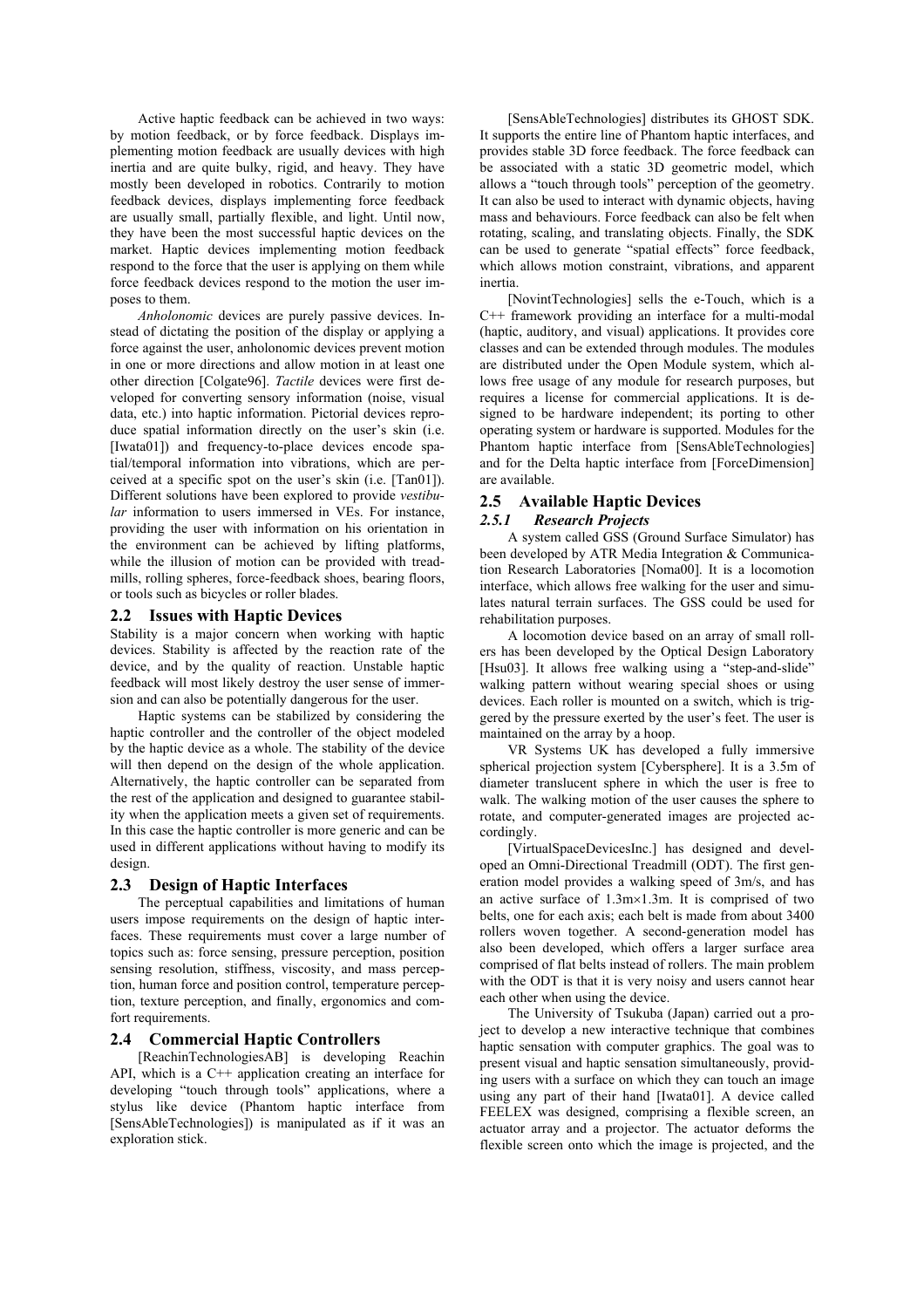user can touch the image and feel its shape and rigidity. Possible applications include medical simulators featuring palpation, 3D shape modeling tools, and touch-screens.

The Haptic Interface Research Laboratory of Purdue University has developed a three-by-three tactor array designed to be worn on the back [Tan03]. This device can provide attentional and directional cueing. Attentional cueing has been found to improve the wearer's reaction time to detect a change in a visual scene. Directional cueing can provide spatial cue to the wearer, such as where to look, or provide a stable referential to users experiencing distorted spatial orientation such as pilots and divers.

#### *2.5.2 Commercially Available Devices*

[SensAbleTechnologies] offers different models of stylusbased haptic interfaces called Phantom. [ForceDimension] sells the DELTA haptic device. Three different models are available: one with three degrees of freedom, one with six, and the cardanic model, with a more robust design, for industrial applications. [ImmersionCorporation] produces the CyberGlove, a fully instrumented glove providing 18 or 22 joint-angle measurements. The CyberTouch adds vibro-tactile feedback to the CyberGlove. It features one stimulator on each finger and on the palm. Sensations such as pulses, sustained vibration or more complex tactile feedback patterns can be reproduced. The CyberGrasp system adds resistive force-feedback to the CyberGlove on each finger. The CyberForce finally attaches to the Cyber-Grasp to provide grounded-force feedback.

#### **3. VIRTUAL AUDITION**

Unlike visual information, the manipulation of sound in VE has only recently come to broad attention. The main reason is probably that sound does not appear absolutely necessary to most VE and users. But it has been widely recognized that virtual sound strongly contributes to the quality of immersion in a VE. Work in a VE is more efficient when actions are accompanied by appropriate sounds, seemingly emitted from their proper locations. It has been shown that response times to visual targets associated with localized auditory cues drop dramatically. Sound can also provide an important source of feedback for events occurring out of the field of view of the user. Virtual sound becomes even more important in a multi-source sound environment, because it is easier to discriminate and comprehend sounds when they are separated in space.

Virtual sound has been named by several equivalent designations, such as 3D-sound, virtual acoustics, spatialized sound... All of these refer to techniques allowing sound sources to be placed anywhere around the listener in the virtual space, either by hard sources or by filtered digitized sound signals rendered through headphones.

The ultimate goal of a 3D-sound system would involve the complete control and manipulation of somebody else's spatial auditory perception. Sound perception is not only characterized by a sound source's perceived direction and distance, but also by an apparent width or extent. The environmental context also plays a role on how a sound source is perceived, mostly because of reverberation, which acts as if a set of secondary sound sources were produced.

#### **3.1 Acoustics Issues**

Sound is a pressure wave produced when an object vibrates rapidly. It is characterized by *(i)* frequency related to the rapidity of oscillations, *(ii)* intensity related to the amplitude of the waveform, and *(iii)* complexity related to the spectral content along with the manner that the content changes over time. In the human auditory system, acoustic signals are broken down into constituent frequency components in a Fourier-like analysis. The standard range of audible frequencies is between 20Hz and 20kHz. Sensitivity to intensity is measured in decibels (dB) and follows a logarithmic scale. Doubling the level of a sound source causes roughly the same perceived change independently of the reference level. This gives the auditory system a large dynamic range. The auditory system is much more sensitive to temporal fluctuations than the visual system. The system is also sensitive to small fluctuations in the spectral content of the input signal for roughly the same modulation speeds [Shilling02].

#### **3.2 Spatial Sound**

The main problem with using loudspeakers for 3D sound is that control over perceived spatial imagery is reduced, since the sound is reproduced in an unknown environment. The room and loudspeakers will impose unknown transformations that usually cannot be compensated for by the designer of the 3D audio system. So it is difficult to harness 3D spatial imagery over loudspeakers in such a way that the imagery can be transported to a number of listeners in a predictable or even meaningful manner.

Different types of systems exist for adding virtual auditory into VR applications, depending on the level of sophistication that is expected. Basically two categories of products can be distinguished, *(i)* systems that are exclusively software-based (the Sound Lab [SLAB] system developed by NASA, the Mustajuuri software developed as part of the [EVE] project at Helsinki University of Technology, and the DieselPower software by [AM:3D]), and *(ii)* systems that include some sound-processing hardware ([AuSIM][LakeTechnologyLtd]).

#### **4. VIRTUAL OLFACTION**

Virtual olfaction is an emerging field and smell is generally forgotten in implementing current VR systems. However virtual olfaction could increase the level of immersion of people using virtual technologies and enrich the range of sensitivity. Smell and taste are the only senses that allow us to perceive information from the chemical domain, and the effect of smell on the human mind is strong, especially at the subliminal level. In comparison with the ear or the eye, the human nose is much more complicated. Hundreds of different classes of biological receptors are involved in olfaction, whereas in vision only three different classes are found. There are approximately ten million sensory receptor cells in the nose, each of them being sensitive to a large number of compounds. Therefore, human subjects are able to experience a wide range of different sensations from different odours. The response of a receptor is due to the activation of biochemical processes in the cell or of ion channels in the cell membrane. Furthermore a learning process is possible for smell, allowing a human subject to better recognize odours he is often exposed to [Davide01]. Two technologies open the way towards virtual olfactory: electronic noses and virtual olfactory displays.